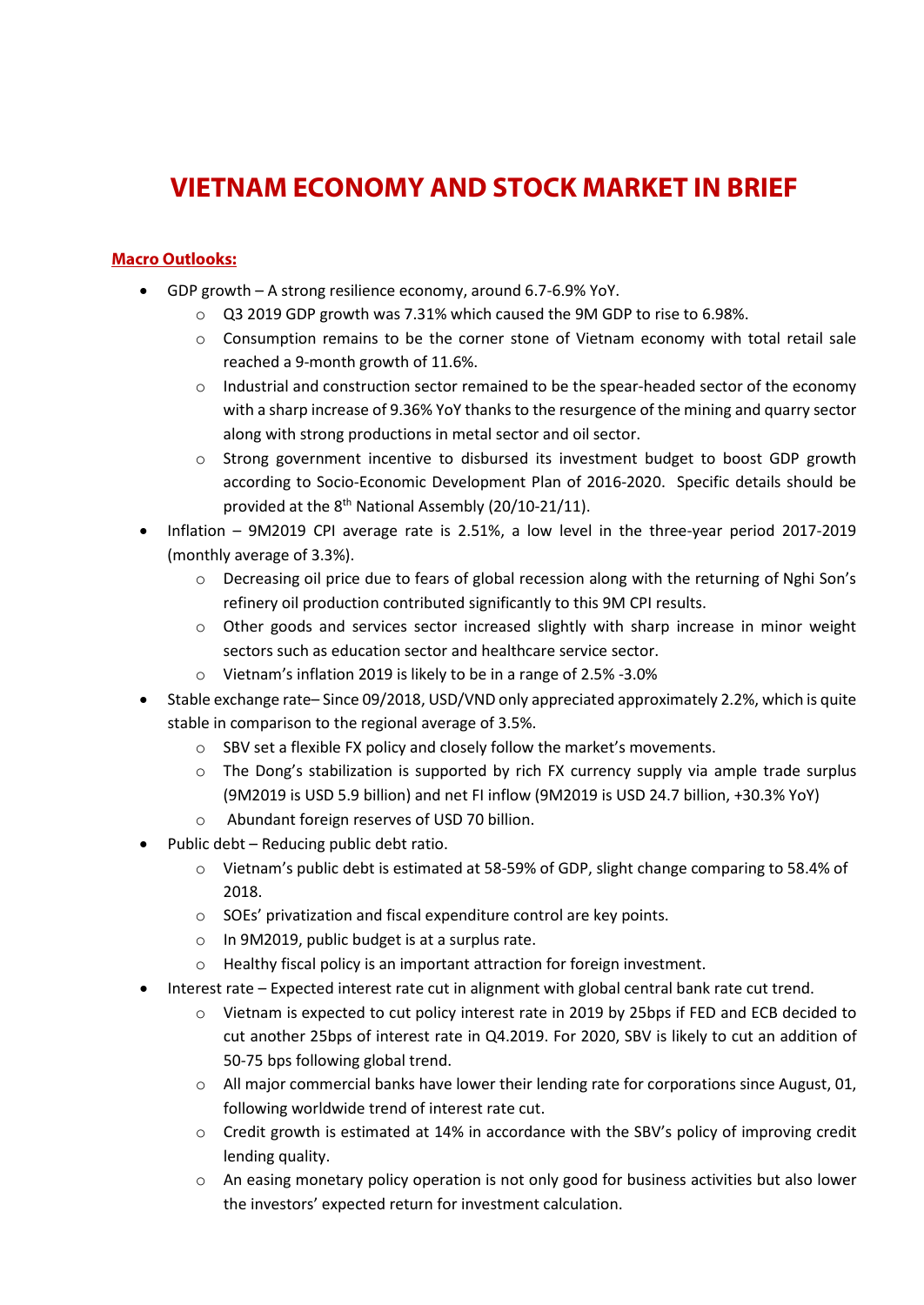|                            | Table 1 |                                 |         |         |         |         |         |         |
|----------------------------|---------|---------------------------------|---------|---------|---------|---------|---------|---------|
|                            |         | <b>Monthly macro indicators</b> |         |         |         |         |         |         |
| Indicator/Month            | 2019M02 | 2019M03                         | 2019M04 | 2019M05 | 2019M06 | 2019M07 | 2019M08 | 2019M09 |
| PMI                        | 51.2    | 51.9                            | 52.5    | 52      | 52.5    | 52.6    | 51.4    | 50.5    |
| IIP yoy $(\%)$             | 10.3    | 9.1                             | 9.3     | 10      | 9.6     | 9.7     | 10.5    | 9.7     |
| IIP ytd yoy $(\%)$         | 9.2     | 9.2                             | 9.2     | 9.4     | 9.1     | 9.4     | 9.5     | 9.5     |
| Retail Sales yoy (%)       | 11.5    | 12.1                            | 12.0    | 11.4    | 11.5    | 12.4    | 12.4    | 12.7    |
| Retail Sales ytd yoy (%)   | 12.2    | 12                              | 11.9    | 11.6    | 11.5    | 11.6    | 11.5    | 11.6    |
| CPI mom (%)                | 0.8     | $-0.21$                         | 0.3     | 0.59    | $-0.09$ | 0.18    | 0.28    | 0.32    |
| CPI yoy (%)                | 2.64    | 2.7                             | 2.93    | 2.88    | 2.13    | 2.44    | 2.26    | 1.98    |
| Registered FDI (Bil. USD)  | 3.30    | 5.12                            | 7.45    | 9.09    | 10.37   | 11.7    | 13.2    | 15.76   |
| Disbursed FDI (Bil. USD)   | 2.58    | 4.12                            | 5.70    | 7.30    | 9.10    | 10.6    | 12.0    | 14.2    |
| Export (Bil. USD)          | 13.9    | 22.4                            | 20.4    | 21.5    | 21.4    | 22.6    | 25.9    | 23.0    |
| Import (Bil. USD)          | 14.7    | 21.8                            | 20.9    | 22.8    | 19.5    | 22.4    | 22.5    | 22.5    |
| Trade Balance (Bil. USD)   | $-0.8$  | 0.6                             | $-0.5$  | $-1.3$  | 1.9     | 0.2     | 3.4     | 0.5     |
| Exchange rate<br>(USD/VND) | 23,252  | 23,245                          | 23,261  | 23,420  | 23,404  | 23,292  | 23,284  | 23,266  |
| Credit growth (%)          |         | 2.28                            |         |         | 6.09    |         |         | 8.4     |

*Source: BSC Research*

|                                       |         |         | <b>Quarterly macro indicators</b> |         |         |         |         |         |         |
|---------------------------------------|---------|---------|-----------------------------------|---------|---------|---------|---------|---------|---------|
| Indicators/Quarter                    | Q3/2017 | Q4/2017 | Q1/2018                           | Q2/2018 | Q3/2018 | Q4/2018 | Q1/2019 | Q2/2019 | Q3/2019 |
| GDP yoy (%)                           | 7.46    | 7.65    | 7.38                              | 6.73    | 6.88    | 7.31    | 6.79    | 6.71    | 7.31    |
| IIP yoy $(\%)$                        | 9.7     | 14.4    | 11.6                              | 12.3    | 10.7    | 9.4     | 9.2     | 9.2     | 10.3    |
| Retail Sales yoy<br>(%)               | 11.6    | 10.9    | 9.9                               | 10.7    | 12.5    | 12.9    | 12      | 11.1    | 12.7    |
| CPI yoy (%)                           | 2.54    | 2.73    | 2.66                              | 3.23    | 3.57    | 3.44    | 2.63    | 2.65    | 2.23    |
| Registered FDI<br>(Bil. USD)          | 4.98    | 5.00    | 3.91                              | 12.3    | 3.4     | 5.68    | 5.12    | 5.18    | 5.46    |
| Disbursed FDI (Bil.<br>USD)           | 4.1     | 8.4     | 3.88                              | 4.5     | 4.9     | 5.18    | 4.12    | 4.98    | 5.1     |
| Export (Bil. USD)                     | 56.4    | 58.8    | 55.8                              | 58.2    | 64.3    | 63.9    | 58.7    | 63.9    | 71.8    |
| Import (Bil. USD)                     | 54.2    | 56.9    | 52.9                              | 57.0    | 62.0    | 62.9    | 57.0    | 65.3    | 67.8    |
| <b>Balance of Trade</b><br>(Bil. USD) | 2.2     | 1.9     | 2.8                               | 1.2     | 2.3     | 1.0     | 1.7     | $-1.4$  | 4.0     |
| Exchange rate<br>(USD/VND)            | 22,743  | 23,720  | 22,820                            | 22,967  | 23,260  | 23,351  | 23,245  | 23,404  | 23,279  |
| Credit growth (%)                     | 7.54    | 18      | 3.5                               | 6.35    | 9.52    | 14      | 2.28    | 6.09    | 8.4     |

Table 2

*Source: BSC Research*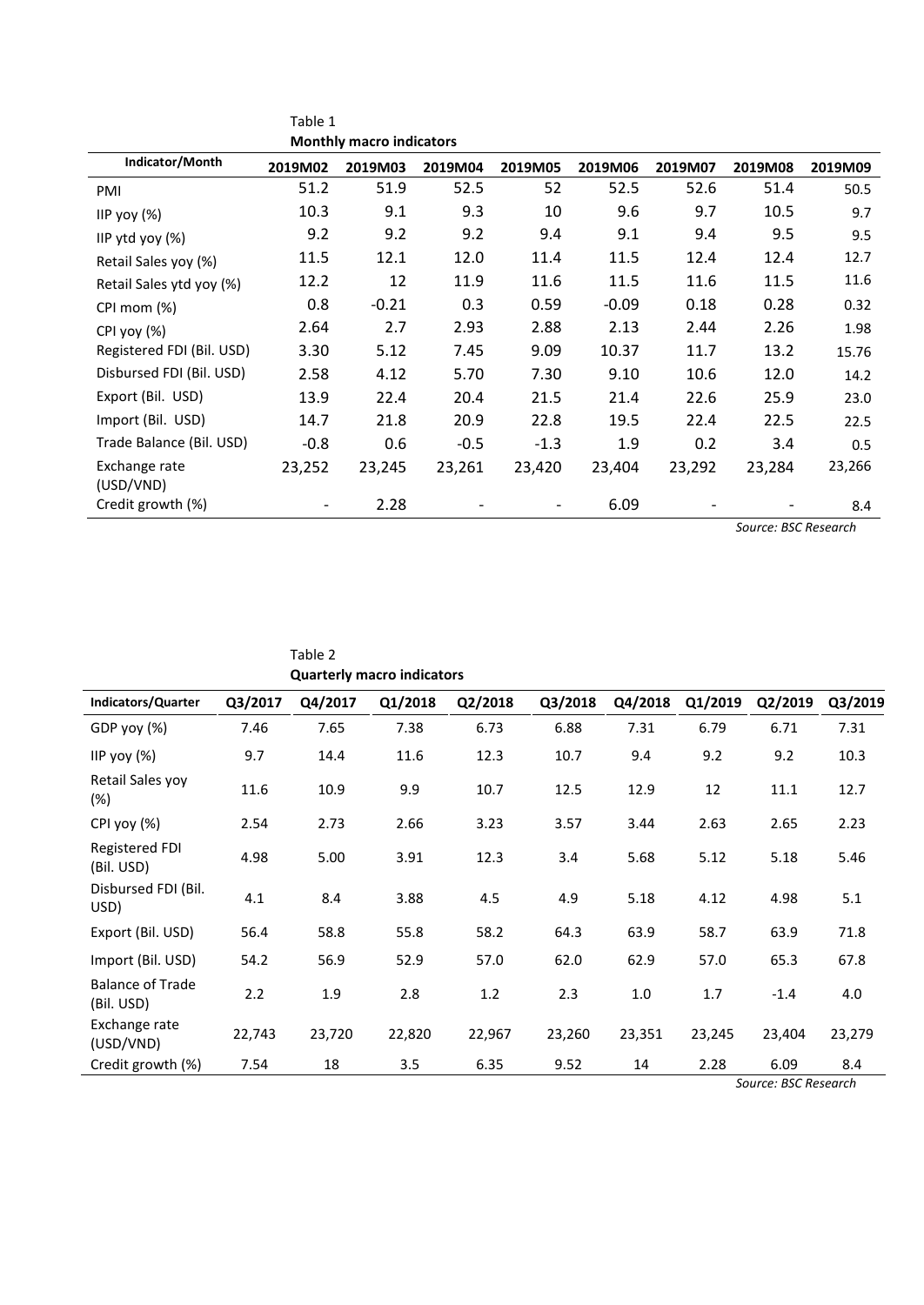

#### VIETNAM ASSOCIATION OF SECURITIES BUSINESS

#### **Stock Market Outlooks:**

- VN-index recovered, being supported by positive macro factors domestically and internally: GDP growth by 7.31% in Q3/2019, interest rate cuts by major central banks and policy rate cut by State Bank of Vietnam as well as improvement in negotiation between China and U.S.
- VN-index and HNX-index' market capitalization, by the end of September, were VND 3,563 trillion, or USD 152.9 billion, increase 1.57% MoM, 5.4% QoQ, and 16.2% YtD.
- VN-index's P/E increased to 17.00 (1.53% MoM, 5.37% QoQ, 13.02% Ytd) while HNX-index's P/E increased to 7.54 (2.75% MoM, 1.33% QoQ, and -13.38% Ytd). P/E increase were supported by expectation of profit growth being maintained in Q4/2019. VN-index' P/E remained at 10<sup>th</sup> place and HNX-index remained at 20<sup>th</sup> place in Asia. However, VN-index's P/E are high relative to others in MSCI Frontier Market.
- In Asia, in September, Singapore and Vietnam were the only two growing market at 1.3% and 0.4% respectively. In Q3/2019, Vietnam market was the only one growing at 4.9%.
- Vietnam market continues to attract foreign capital. And loose policy by major central banks is expected to increase capital flow to emerging markets like Vietnam. However, capital flow is not expected to affect the market until next year. Thus, Q4/2019, the market is likely to be supported in short-term thanks to business results of Q3 as well as world macro factors including trade tension between China – U.S., geopolitical tension between countries in Middle East, and Brexit.

| <b>Indicators</b>                                                                             | 2018    | Sep_2019 |
|-----------------------------------------------------------------------------------------------|---------|----------|
| <b>Market indicator</b>                                                                       |         |          |
| - VN-Index                                                                                    | 892.5   | 996.6    |
| % growth                                                                                      | $-9.3%$ | 11.7%    |
| - HNX-Index                                                                                   | 104.2   | 105.1    |
| - UPCOM-Index                                                                                 | 52.8    | 56.8     |
| Number of listed companies                                                                    | 1,623   | 1,663    |
| % growth                                                                                      | 14.5%   | 2.5%     |
| - VN-Index                                                                                    | 384     | 388      |
| - HNX-Index                                                                                   | 356     | 370      |
| - UPCOM-Index                                                                                 | 883     | 905      |
| Number of accounts (thousands unit)                                                           | 2,167   | 2,340    |
| % growth                                                                                      | 5.0%    | 8.0%     |
| - Domestic account                                                                            | 29      | 32       |
| - Foreign account                                                                             | 2,138   | 2,308    |
| Market capitalization (bil USD)                                                               | 173     | 195      |
| % growth                                                                                      | 16.5%   | 12.7%    |
| Net of foreign purchase/sale on listed market (mil USD)                                       | 1,875   | 360      |
| <b>Market liquidity</b>                                                                       |         |          |
| Avg transaction value/session including put-through trading<br>value of 3 exchanges (mil USD) | 280.1   | 197.3    |
| % growth                                                                                      | 28.6%   | $-29.6%$ |

#### **Table 3. Stock market fundamental Sep\_ 2019**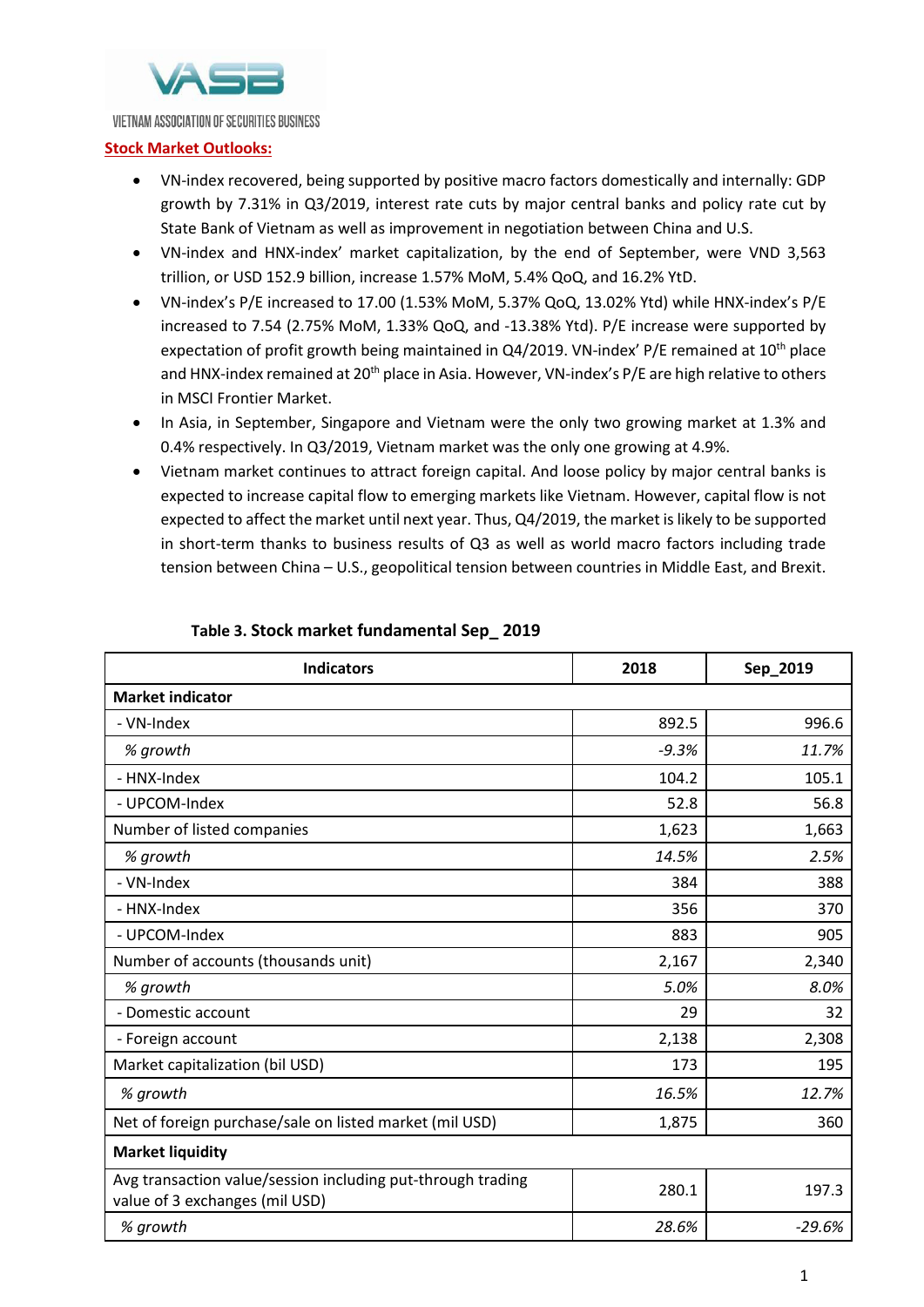

VIETNAM ASSOCIATION OF SECURITIES BUSINESS

| Market liquidity turn-over (stock turn over/year) | 0.5  | 0.5  |
|---------------------------------------------------|------|------|
| Average trading session above 1 mil USD/days      | 58   | 53   |
| <b>Fundamental ratios</b>                         |      |      |
| VN-Index                                          |      |      |
| $- P/E$                                           | 15.6 | 17.0 |
| $-P/B$                                            | 2.4  | 2.4  |
| HNX-Index                                         |      |      |
| $-P/E$                                            | 9.0  | 7.6  |
| $-P/B$                                            | 1.0  | 1.0  |

*Source: BSC Research*

## **Sector Outlook:**

- **Entering the third quarter of 2019, Vietnam stocks are expected to show complicated movements depending the events regarding:** (1) Global economy prospects, (2) Actions of Central Banks from influential countries, (3) US-China trade war and geopolitical tension and (4) Business performance of 6M2019 being published would provide investors with more information of the performance of the late half 2019.
- **The story of upgrade to Emerging market is dilatory and difficult to happen within 2019.** The ability of the Vietnamese market to be upgraded in September 2019 has dropped significantly after the latest update at 03/2019 of FTSE Russell. In addition, MSCI upgraded Kuwaiti to emerging market status while mentioning nothing about Vietnam's market. Therefore, the ability for MSCI to upgrade the market in 2020 is difficult to happen.
- **Secondly, the change in order of VN30 basket and forecast will have a big impact on Vn-Index in 2019.** In the second quarter of 2019, VN30 basket had a big change with 2/2 stocks we noticed in the sector report will be added which are BID và BVH. Accordingly, with CII and DHG being excluded, the total weight of the VN30 group as of 21/07/2019 accounted for 78.2% of the total market capitalization, up from 63.9% at the end of 2018.
- **Thirdly, listing / equalization and exchange transfer plans are expected to accelerate due to the sluggish progress in 2018.** In the second quarter of 2019, HOSE received two new members with a large market capitalization shift from Upcom - HVN and VGC. It is expected that in the third quarter of 2019, there will be one more member with significant market capitalization - GVR, other stocks with transferring plan are VEA, BCM... With the tickeres with large capitalization ratios approved for trading on HOSE, VN30 portfolio is expected to have significant updates and additions in 2019.
- **Fourth, the opportunities from divesting State capital from leading enterprises.** SCICI has just announced the list of [108 e](http://www.scic.vn/documents/Cong%20khai%20DS%20ban%20von%202019.PDF)nterprises in divestment plan such as BMI,LIC, FPT… expected to be divested in 2019. However, depending on enterprise, the divestment progress of some Insurance companies might be adjusted such as PVI, BMI to be delayed until 2020.
- **Fifth, bank stocks expected to be the center of attention during the latter half of 2019 with their current attractive valuation.** In our opinion, bank stocks with attractive valuation (Average PE trailing =9.65x and Average P/B trailing = 1.34x – excluding VCB) would be the leading stocks for the latter half of 2019.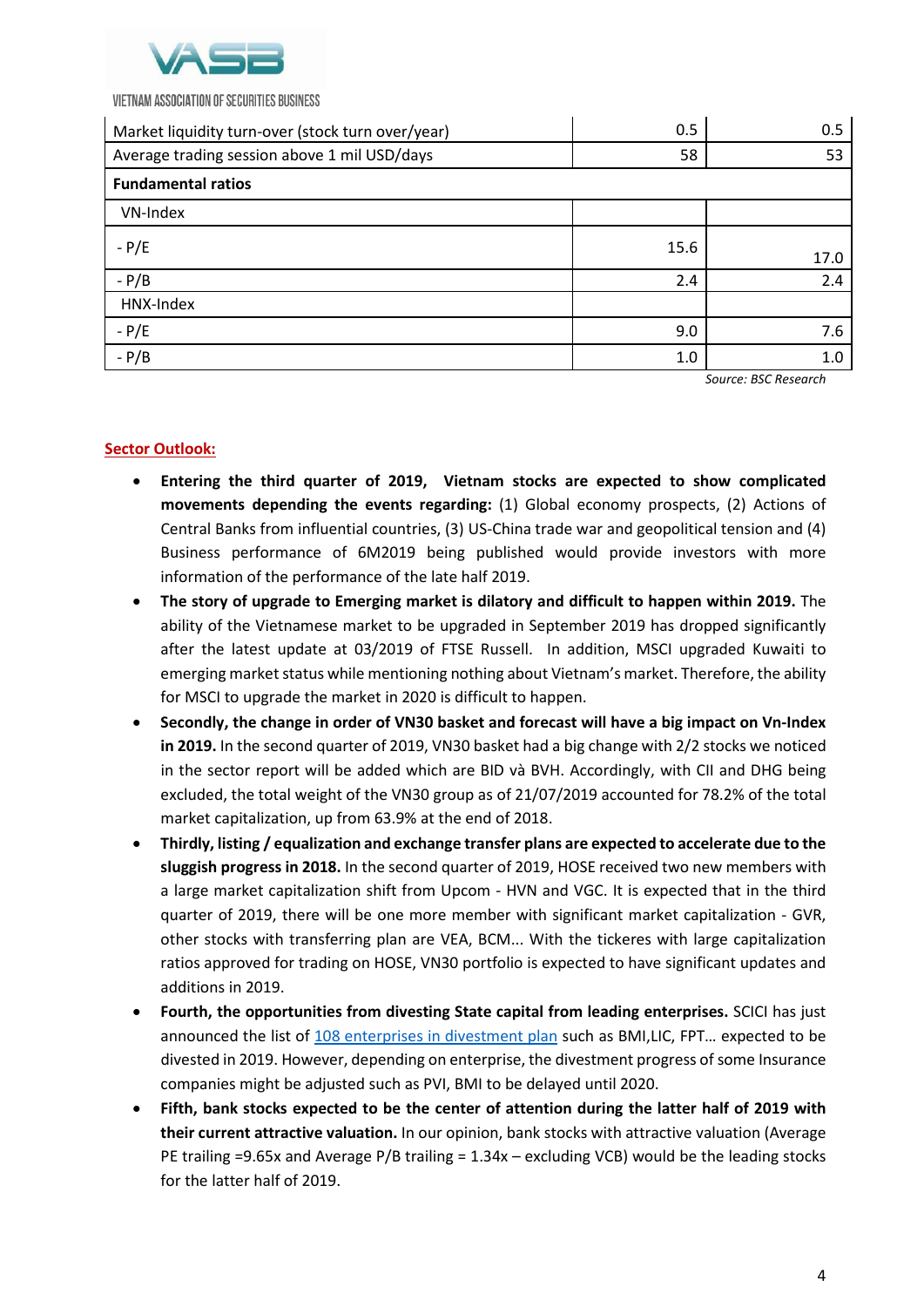

VIETNAM ASSOCIATION OF SECURITIES BUSINESS

- **Sixth defensive and high-income stocks (electricity) and sectors with stable growth potential (retail, consumer, drinks) outperformed VN-Index** during 6M2019 and would continue to be a safe choice in such a risky market when the global situation is still complicated.
- **Seventh, public investment is also one of the government's key plans to be promoted in 2019.**  In the first half of 2019, the estimated disbursement amount of public investment capital was only 28.6% of the plan assigned by National Assembly, lower than that of 32.53% for the same period of 2018.
- We maintain **OUTPERFORM** rating for the following sectors: **Non-life Insurance, Technology – Telecommunication, Textile, Industrial Park and Banking**. These are businesses that are expected to have strong growth in 2019 thanks to the demand for sustainable growth, benefiting from the trend of moving manufacturing industries to Vietnam, supported by the US-China trade war.
- We value **NEUTRAL** as: **Commercial Property, Seaport, Rubber, Oil&Gas, Pharmaceuticals, Electricity, Tiles, Aviation, Chemicals, Plastics, Fertilizers, Tires, Steel, Aquaculture, Transportation, Construction and Cement**. These are the sectors showing signs of slowdown in profit growth. We raise our recommendation for the Cement Industry to Neutral based on positive consumption growth, supported by export performance.
- For the **OUTPERFORM** sector, we believe that the **Sugar** industry will face many difficulties in 2019 due to the oversupply industry, commodity prices have not recovered from the downtrend.

|                     | <b>Trade</b><br>war | Oil<br>recovery | $\text{Fed}$ -<br>interest<br>rate cut | <b>EU economy</b><br>slow down/<br><b>Brexit/EUR</b><br>depreciation | <b>JPY</b><br>appreciation | <b>Domestic</b><br>interest<br>rate<br>increase | <b>Chinese</b><br>economy<br>slow<br>down | <b>CPTPP</b> | <b>Other</b><br><b>FTAs</b> |
|---------------------|---------------------|-----------------|----------------------------------------|----------------------------------------------------------------------|----------------------------|-------------------------------------------------|-------------------------------------------|--------------|-----------------------------|
| <b>Marine</b>       | $(-)$               | $(+/-)$         |                                        | $(+)$                                                                | $(-)$                      | $(-)$                                           | $(-)$                                     | $(+)$        | $(+)$                       |
| <b>Real estate</b>  |                     |                 |                                        |                                                                      |                            | $(-)$                                           | $(-)$                                     |              |                             |
| <b>Construction</b> |                     |                 |                                        |                                                                      |                            | $(-)$                                           |                                           |              |                             |
| <b>Cement</b>       |                     |                 |                                        | $(+)$                                                                |                            | $(-)$                                           |                                           |              |                             |
| <b>Textile</b>      | $(+/-)$             | $(-)$           |                                        | $(-)$                                                                | $(+)$                      | $(-)$                                           |                                           | $(+)$        | $(+)$                       |
| Electricity         |                     | $(-)$           |                                        | $(+)$                                                                | $(-)$                      | $(-)$                                           |                                           |              |                             |
| Pharmaceutical      |                     |                 |                                        |                                                                      |                            | $(-)$                                           |                                           |              |                             |
| <b>Plastic</b>      |                     | $(-)$           |                                        |                                                                      |                            | $(-)$                                           |                                           |              |                             |
| <b>Tires</b>        | $(+)$               | $(-)$           |                                        |                                                                      | $(-)$                      |                                                 | $(-)$                                     |              |                             |
| <b>Banking</b>      | $(-)$               |                 | $(+)$                                  | $(-)$                                                                |                            |                                                 | $(-)$                                     |              | $(+)$                       |
| <b>Steel</b>        | $(-)$               |                 |                                        |                                                                      |                            | $(-)$                                           | $(-)$                                     |              |                             |
| Aquaculture         | $(+)$               |                 |                                        | $(-)$                                                                |                            | $(-)$                                           | $(-)$                                     | $(+)$        | $(+)$                       |
| <b>Sugar</b>        |                     |                 |                                        |                                                                      |                            | $(-)$                                           | $(-)$                                     |              |                             |
| Oil & Gas           | $(-)$               | $(+/-)$         |                                        |                                                                      |                            | $(-)$                                           | $(-)$                                     |              |                             |
| <b>Fertilizer</b>   |                     | $(-)$           |                                        |                                                                      |                            | $(-)$                                           | $(+)$                                     |              |                             |
| <b>Rubber</b>       |                     | $(+)$           |                                        |                                                                      | $(-)$                      |                                                 | $(-)$                                     |              |                             |
| <b>Tiles</b>        |                     | $(-)$           |                                        |                                                                      |                            | $(-)$                                           |                                           |              |                             |
| <b>Technology</b>   |                     |                 |                                        | $(-)$                                                                |                            |                                                 |                                           |              | $(+)$                       |
| <b>Seaport</b>      | $(+)$               |                 |                                        |                                                                      |                            | $(-)$                                           |                                           | $(+)$        | $(+)$                       |
| <b>Automobile</b>   |                     |                 |                                        |                                                                      |                            |                                                 |                                           | $(+)$        | $(+)$                       |
|                     |                     |                 |                                        |                                                                      |                            |                                                 |                                           | 5            |                             |

#### **Table 4. Influence of macroeconomic factors on sectors**